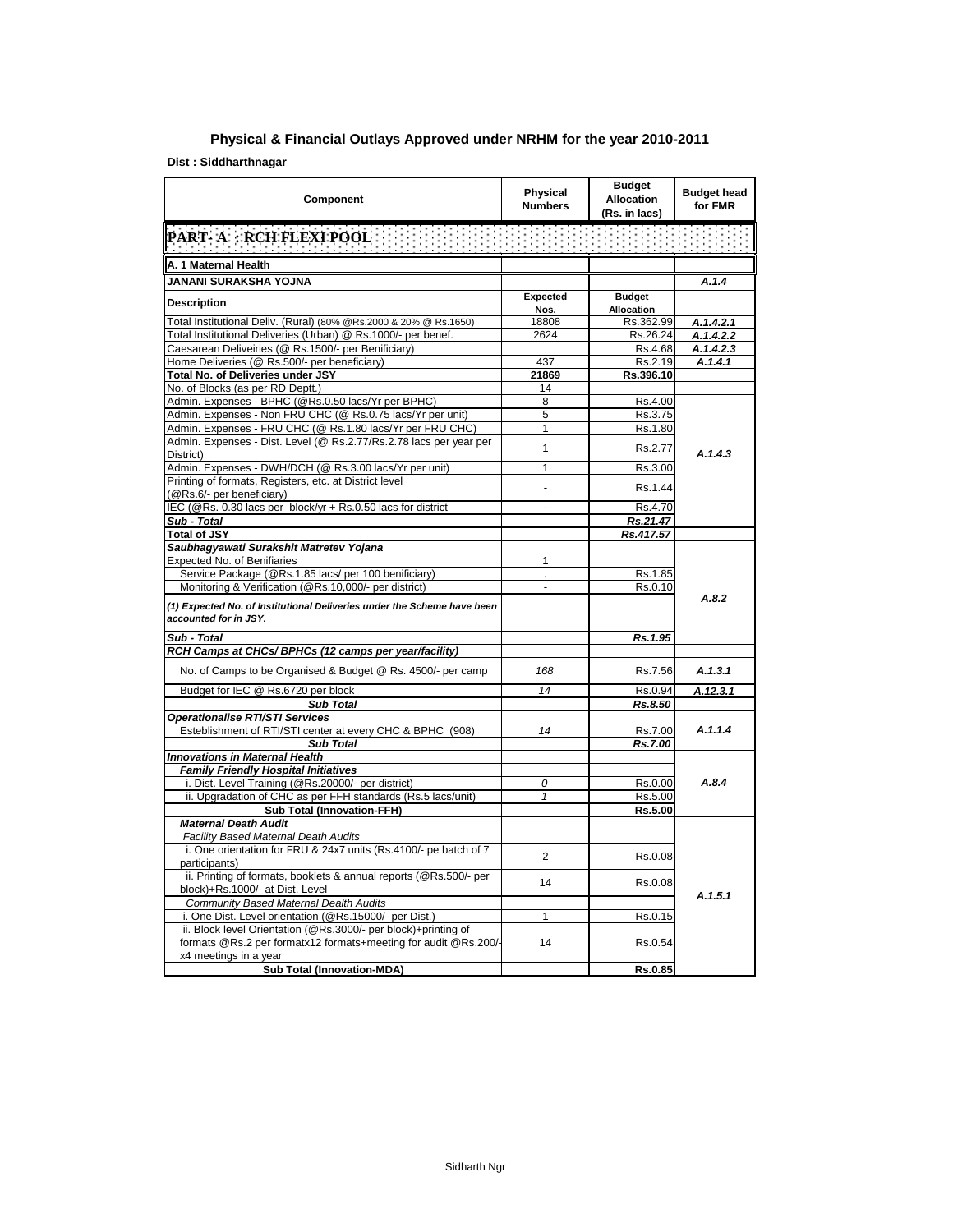| <b>Component</b>                                                                                                           | Physical<br><b>Numbers</b> | <b>Budget</b><br><b>Allocation</b><br>(Rs. in lacs) | <b>Budget head</b><br>for FMR |
|----------------------------------------------------------------------------------------------------------------------------|----------------------------|-----------------------------------------------------|-------------------------------|
| Pregnant Women & Child Tracking                                                                                            |                            |                                                     |                               |
| i. Orientation Workshop<br>(a) At Dist. Level                                                                              |                            |                                                     |                               |
| (b) At Block Level @ Rs.6500/- block                                                                                       | 1<br>14                    | Rs.0.27<br>Rs.0.91                                  | A.10.3                        |
| ii. Printing of formats (730 format/block @Rs.2 per format)                                                                | 10220                      | Rs.0.20                                             |                               |
| Sub Total (Innovation-Preg. Women & child tracking)                                                                        |                            | Rs.1.38                                             |                               |
| <b>Strengthening of Sub Centers Accridited under JSY</b>                                                                   |                            |                                                     |                               |
| Dissemination meeting in the District @ Rs 5000/-                                                                          | 1                          | Rs.0.05                                             |                               |
| Upgradation of Sub Centre in Dist (From State Level)                                                                       | 80                         | Rs.0.00                                             | A.1.1.5                       |
| Sub Total (Innovation-S.C. Accridited under JSY))<br>Sub Total (Innovation in Maternal Health)                             |                            | Rs.0.05<br>Rs.7.28                                  |                               |
| Sub-Total (Maternal Health)                                                                                                |                            | Rs.442.30                                           |                               |
| <b>A.2 CHILD HEALTH</b>                                                                                                    |                            |                                                     |                               |
| Comprehensive Child Survival Programme (CCSP)                                                                              |                            |                                                     |                               |
| CCSP Training - FBNC (in 1st & 2nd phase districts only)                                                                   |                            |                                                     |                               |
| Training Site - District Women Hospital                                                                                    |                            |                                                     |                               |
| Expected No. of Participants                                                                                               | 12                         |                                                     |                               |
| No. of Batches to be Organised and Budget @ Rs.12,000 per Batch                                                            | 2                          | Rs.0.24                                             | A.11.5.2                      |
| No. of Batches to be Supervised and Budget @ Rs.3,200 per Batch                                                            | 0                          | Rs.0.00                                             |                               |
| Sub - Total                                                                                                                |                            | Rs.0.240                                            |                               |
| Training at Medical College under CCSP Prog                                                                                |                            |                                                     |                               |
| Support staff to Medical Collage<br>Physicians training/F-IMNCI                                                            |                            | Rs.0.00<br>Rs.0.00                                  | A.11.5.2                      |
| <b>Sub Total</b>                                                                                                           |                            | Rs.0.00                                             |                               |
| CCSP Training - NSSK (in 3rd phase districts only)                                                                         |                            |                                                     |                               |
| Training Site - District Women Hospital                                                                                    |                            |                                                     |                               |
| Expected No. of Participants                                                                                               |                            |                                                     |                               |
| No. of Batches to be Organised and Budget @ Rs.38,500 per Batch                                                            | 0                          | Rs.0.00                                             | A.11.5.5                      |
| No. of Batches to be Supervised and Budget @ Rs.3,500 per Batch                                                            | 0                          | Rs.0.00                                             |                               |
| Sub - Total<br>CCSP Training of ASHAs, ANMs, LHVs - (1st & 2nd Phase                                                       |                            | Rs.0.00                                             |                               |
| Districts)<br>Expected No. of Participants (approx. 24 per batch)                                                          | 300                        |                                                     |                               |
|                                                                                                                            |                            |                                                     | A.11.5.1                      |
| No. of Batches to be Organised and Budget @ Rs.1,65,000 per Batch                                                          | $12 \overline{ }$          | Rs.19.80                                            |                               |
| No. of Batches of ToT and Budget @ Rs.2,39,000 per Batch<br>Sub - Total                                                    | 0                          | Rs.0.00<br>Rs.19.80                                 |                               |
| CCSP Training of ASHAs, ANMs, LHVs - (3rd Phase Districts)                                                                 |                            |                                                     |                               |
| Expected No. of Participants (approx. 24 per batch)                                                                        | 0                          |                                                     |                               |
| No. of Batches to be Organised and Budget @ Rs.1,65,000 per Batch                                                          | 0                          | Rs.0.00                                             | A.11.5.1                      |
| No. of Batches of ToT and Budget @ Rs.2,39,000 per Batch                                                                   | 0                          | Rs.0.00                                             |                               |
| Sub - Total<br>CCSP Training of Supervisors (in 1st & 2nd phase districts                                                  |                            | Rs.0.000                                            |                               |
| only)                                                                                                                      |                            |                                                     |                               |
| No. of Batches (16 participants) to be Organised and Budget @<br>Rs.24,500 per Batch                                       | 16                         | Rs.3.920                                            | A.11.5.1                      |
| No. of Batches to be Supervised and Budget for Observer Visit @<br>Rs.3,200 per Batch                                      | 4                          | Rs.0.13                                             |                               |
| Sub - Total                                                                                                                |                            | Rs.4.048                                            |                               |
| <b>Site Stregthening</b>                                                                                                   |                            |                                                     |                               |
| Strengthening of FBNC/NSSK Site (@ Rs.30,000/- per site)<br>Strengthening of CCSP Training Site (@ Rs.2,33,500/- per site) | $\mathbf{1}$<br>0          | Rs.0.30<br>Rs.0.00                                  | A.11.5.1                      |
| <b>Sub Total</b>                                                                                                           |                            | Rs.0.30                                             |                               |
| Establishment, Operationalisation & Construction of SNCU                                                                   |                            |                                                     |                               |
| Establishment and Operating Exp. Of old SNCU in 7 Dist. @Rs.25<br>lacs                                                     | 0                          | Rs.0.0                                              | A.2.2                         |
| Construction of of new SNCU in 5 Dist. (@Rs.30 lacs)                                                                       | 0                          | Rs.0.0                                              | A.9.2.2                       |
| Sub - Total                                                                                                                |                            | Rs.0.0                                              |                               |
| Infant death audit (Aligarh & Banda only)                                                                                  |                            |                                                     |                               |
| No. of blocks in the district                                                                                              | 0                          | Rs.0.0                                              | A.2.8                         |
| Sub - Total<br>Infant & Young Child feeding (IYCF)                                                                         |                            | Rs.0.00                                             |                               |
| Mass Awareness Campaign during World Breastfeeding Week                                                                    | 1                          | Rs.0.50                                             | A.2.5                         |
| Sub - Total                                                                                                                |                            | <b>Rs.0.50</b>                                      |                               |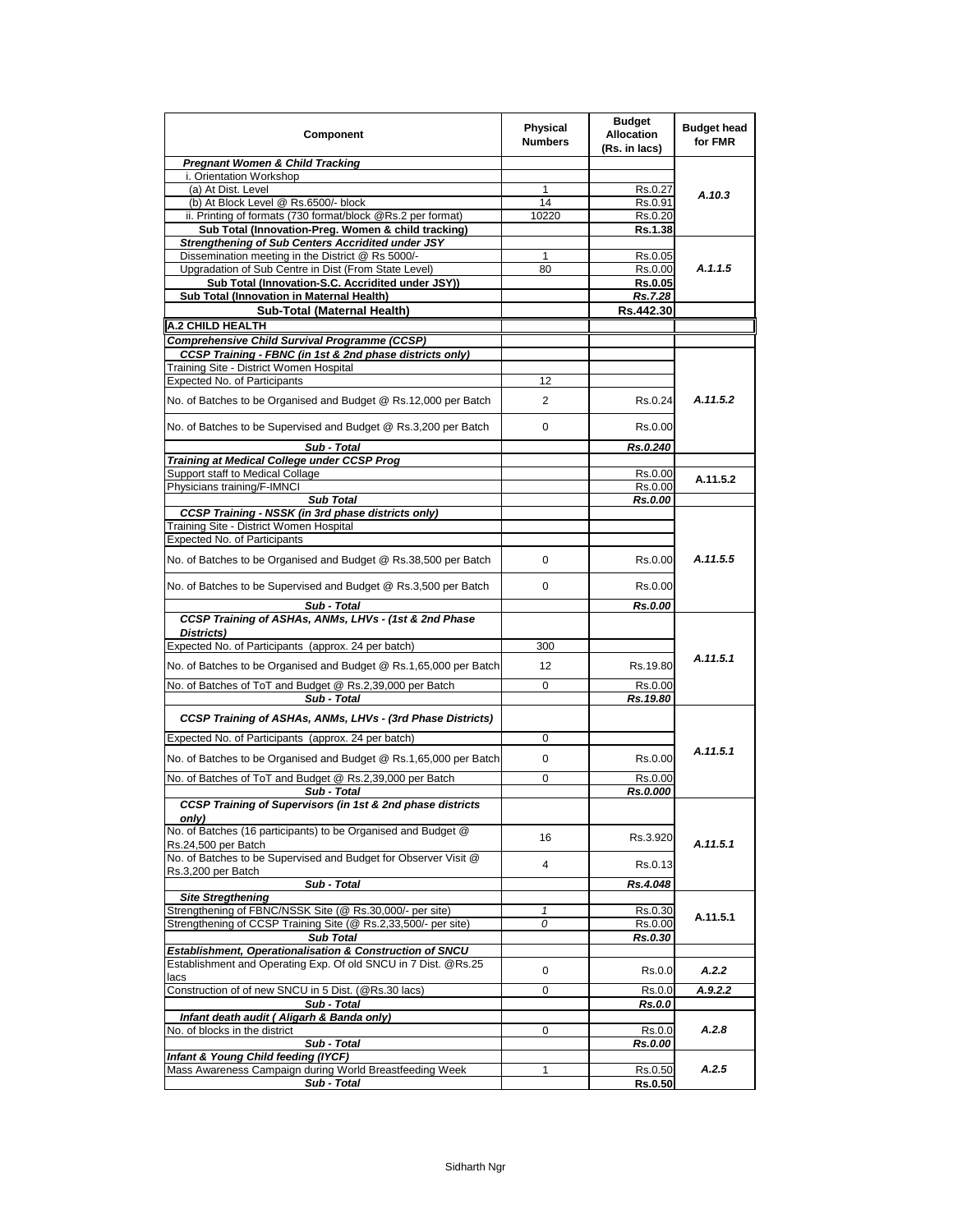| Component                                                                                                                  | <b>Physical</b><br><b>Numbers</b> | <b>Budget</b><br><b>Allocation</b><br>(Rs. in lacs) | <b>Budget head</b><br>for FMR |
|----------------------------------------------------------------------------------------------------------------------------|-----------------------------------|-----------------------------------------------------|-------------------------------|
| Supportive Supervision through Reputed Institutions (for 1st<br>& 2nd pase districts only)                                 |                                   |                                                     |                               |
| One Supervisor per block @ Rs.5,000/- p.m. for 12 months                                                                   | 0                                 | Rs.0.0                                              |                               |
| Mobility for supervisors @ Rs.3,000/- p.m. for 12 months                                                                   | 0                                 | Rs.0.0                                              |                               |
| Institutional support @ Rs.5,000/- p.m. for 12 months                                                                      | 0                                 | Rs.0.0                                              |                               |
| Sub - Total                                                                                                                |                                   | Rs.0.00                                             |                               |
| Sub-Total (CCSP)                                                                                                           |                                   | Rs.24.89                                            |                               |
| Implementation of Bal Swasthya Poshan Mah (BSPM)                                                                           |                                   |                                                     |                               |
| Joint Meetings of Health & ICDS - 2 Planning Meetings at District<br>Level in a year @ Rs. 5000/- per meeting for 2 Rounds | 1 Dist.                           | Rs.0.10                                             |                               |
| Joint planning meeting of health and ICDS at Block level Rs. 2000<br>per meeting for 2 rounds                              | 14 Blocks                         | Rs.0.56                                             |                               |
| Joint Orientation of ASHAs & ANMs (@Rs. 25/- per participant) for 2<br>Rounds                                              | 2329 ANM and<br>AWW               | Rs.1.16                                             | A.2.7                         |
| Printing of Guidelines, Reporting & Monitoring Formats (@ Rs.2,000/- per<br>block/round) for 2 rounds                      | 14 Blocks                         | Rs.0.56                                             |                               |
| Dissemination meeting at District level Rs. 5000 per meeting per<br>District for 2 Rounds                                  | 1 Dist.                           | Rs.0.10                                             |                               |
| Sub - Total                                                                                                                |                                   | Rs.2.48                                             |                               |
| <b>School Health Programme</b>                                                                                             |                                   |                                                     |                               |
| Total No. of Blocks in the district                                                                                        | 14                                |                                                     |                               |
| No. of Schools to be covered (60 Schools per block)                                                                        | 840                               |                                                     |                               |
| <b>District Sensitization workshop</b>                                                                                     | 1                                 | Rs. 0.15                                            |                               |
| Contingencies for printing of Health Card, etc. (@Rs.500/- per school)                                                     | 840                               | Rs. 4.20                                            |                               |
| Budget for Mobility (@Rs.300 per visit x 1 visit)<br>Sub Total (Prog. Implementation)                                      | 840                               | Rs. 2.52                                            |                               |
|                                                                                                                            |                                   | Rs. 6.87                                            |                               |
| Traning program for 40 schools per block (where<br>program is already running)                                             | 560                               |                                                     |                               |
| Training of District Trainers- Honorarium to district traininer @ Rs.<br>350 *2days                                        | 3                                 | Rs. 0.02                                            |                               |
| Honorarium to traininees from block@ Rs. 400 *2days per block                                                              | 42                                | Rs. 0.34                                            | A.2.4                         |
| Training of Block Trainers - Honorarium to block resource persons @<br>Rs. 300 *2days*2 batches per block                  | 42                                | Rs. 0.50                                            |                               |
| Honararium to Teachers @ Rs. 250*2 teachers per school *2 days                                                             | 1120                              | Rs. 5.60                                            |                               |
| <b>Sub Total (Training)</b>                                                                                                |                                   | Rs. 6.46                                            |                               |
| For training program unspent balance is available at the district                                                          |                                   | Rs. 4.11                                            |                               |
| <b>Actual Allocation for training</b>                                                                                      |                                   | Rs. 2.35                                            |                               |
| Weighing scale, Ht./Wt Charts, Measuring tape etc. @ Rs1000 per<br>school x 20 new schools/block                           | 280                               | Rs. 0.00                                            |                               |
| Procurement of IFA tablets (30 mg tablets) for all schools                                                                 | 12600000                          | Rs. 0.00                                            |                               |
| Procurement of deworming tablets for all schools                                                                           | 252000                            | Rs. 0.00                                            |                               |
| <b>Sub Total (Procurement)</b>                                                                                             |                                   | Rs. 0.00                                            |                               |
| Total (School Health)                                                                                                      |                                   | Rs. 9.22                                            |                               |
| <b>Total Child Health</b>                                                                                                  |                                   | Rs.36.59                                            |                               |
| A3. Family Planning                                                                                                        |                                   |                                                     |                               |
| <b>Terminal/Limiting Methods</b>                                                                                           |                                   |                                                     | A.3.1                         |
| Dissemination of manuals on sterilization standards & quality<br>assurance of sterilization services                       | 1                                 | Rs. 0.40                                            | A.3.1.1                       |
| NSV Camps in Districts (6 camps/dist. @ Rs.35,000/- per camp)                                                              | 6                                 | Rs. 2.10                                            | A.3.1.3                       |
| Compensation for Female Sterilization                                                                                      | 2560                              | Rs. 25.60                                           | A.3.1.4                       |
| Compensation for Male Sterilization                                                                                        | 38                                | Rs. 0.57                                            | A.3.1.5                       |
| Accrediation of private providers of sterilization services                                                                |                                   |                                                     |                               |
| Female Sterilization<br>Male Sterilization (NSV)                                                                           |                                   | Rs. 0.25<br>Rs. 0.05                                | A.3.1.6                       |
| <b>Spacing Methods</b>                                                                                                     |                                   |                                                     | A.3.2                         |
| IUD services at health facilities/compensation                                                                             | 20145                             | Rs. 4.03                                            | A.3.2.2                       |
| Accrediation of private providers of IUD services                                                                          |                                   | Rs. 0.03                                            | A.3.2.3                       |
| Family Welfare Counsellor@9000 per month                                                                                   | 2                                 | Rs. 2.16                                            | A.9.1.5                       |
| <b>Sub Total</b>                                                                                                           |                                   | Rs. 35.19                                           |                               |
| PCPNDT and Sex-Ratio<br>Visit of District Inspection & Monitoring Committee                                                |                                   |                                                     |                               |
| Sensitization Workshop at District level                                                                                   | 10<br>$\mathbf{1}$                | Rs. 0.10<br>Rs. 0.40                                | A.8.1                         |
| Organising Competions at Inter/Degree Colleges                                                                             | 3                                 | Rs. 0.10                                            |                               |
| Orientation of members of Dist advisory committee at Division                                                              |                                   | Rs. 0.00                                            |                               |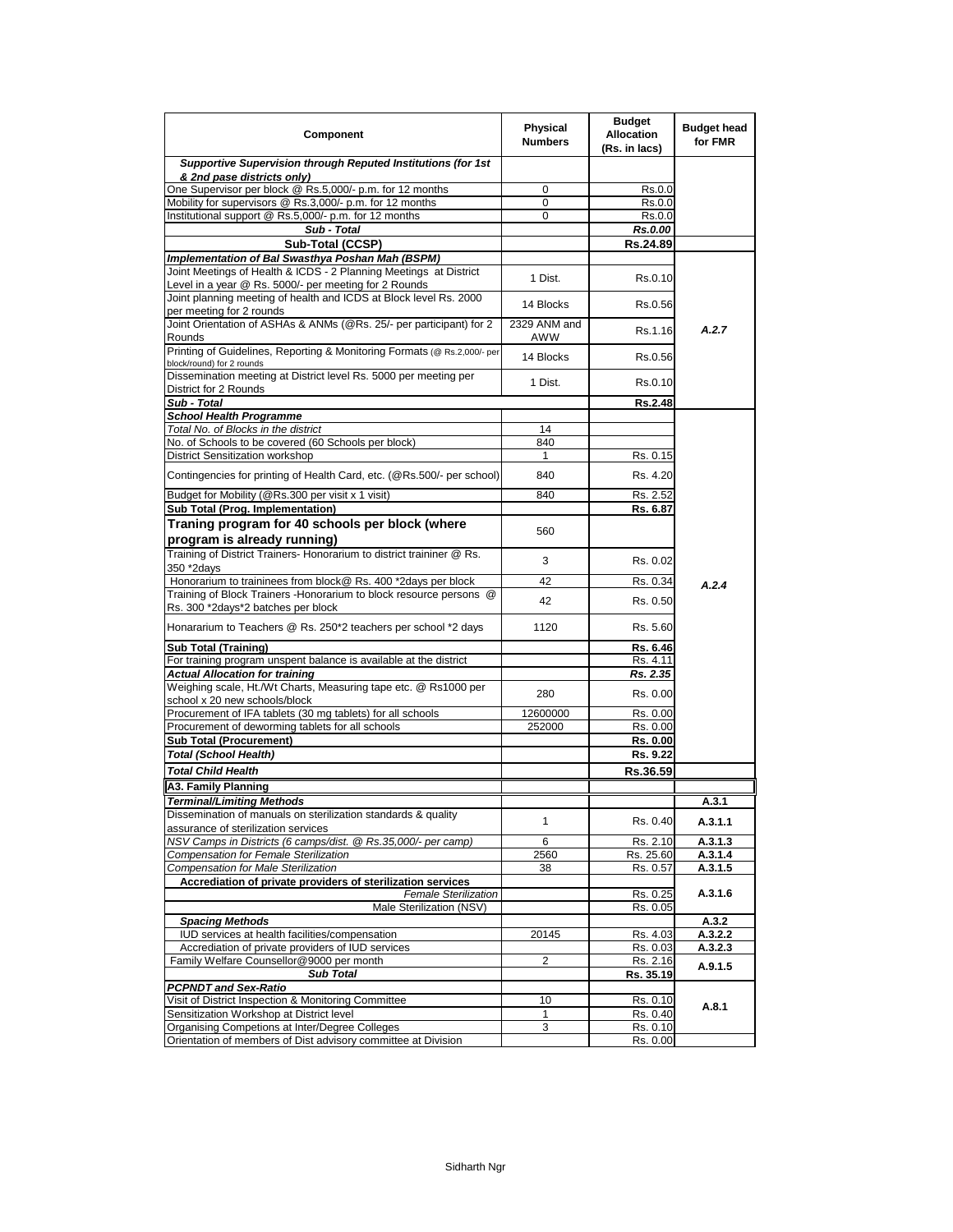| Component                                                                                                                                              | <b>Physical</b><br><b>Numbers</b> | <b>Budget</b><br><b>Allocation</b><br>(Rs. in lacs) | <b>Budget head</b><br>for FMR |  |  |
|--------------------------------------------------------------------------------------------------------------------------------------------------------|-----------------------------------|-----------------------------------------------------|-------------------------------|--|--|
| <b>IEC Activities &amp; Conigency</b>                                                                                                                  |                                   |                                                     |                               |  |  |
| <b>IEC Activities</b>                                                                                                                                  |                                   | Rs. 0.25                                            |                               |  |  |
| Contigency                                                                                                                                             |                                   | Rs. 0.02                                            | A.12.4                        |  |  |
| TA/DA to Dist. level Staff for attending workshop, training, meetings                                                                                  |                                   | Rs. 0.20                                            |                               |  |  |
| <b>Sub Total</b>                                                                                                                                       |                                   | Rs. 1.07                                            |                               |  |  |
| Sub-Total (Family Planning)                                                                                                                            |                                   | Rs.36.26                                            |                               |  |  |
| <b>A.4 ARSH</b>                                                                                                                                        |                                   |                                                     |                               |  |  |
| Saloni Scheme                                                                                                                                          |                                   |                                                     |                               |  |  |
| No. of Blocks in District                                                                                                                              | 14                                |                                                     | A.4.1                         |  |  |
| No. of Schools to be covered (10 Schools per block)                                                                                                    | 140                               |                                                     |                               |  |  |
| No. of Benificiaries (150 per school)                                                                                                                  | 21000                             |                                                     |                               |  |  |
| Sensitization Workshop at District level                                                                                                               | 1                                 | Rs. 0.15                                            |                               |  |  |
| Budget for Visit of Medical Team (@Rs.300/- per visit x 2 visits per<br>school)                                                                        | 280                               | Rs. 0.84                                            | A.4.2                         |  |  |
| Budget for Preparing Saloni Sabha (Rs.300/- p.m. per school x 10<br>months)                                                                            | 1400                              | Rs. 4.20                                            |                               |  |  |
| Procurement of IFA tablets (100 mg tablets) for all schools                                                                                            | 1008000                           | Rs.0.00                                             |                               |  |  |
| Procurement of deworming tablets for all schools 2 tab/Benf.                                                                                           | 42000                             | Rs.0.00                                             | A.13.2.5                      |  |  |
| Sub-Total (Adolescent Health)                                                                                                                          |                                   | Rs.5.19                                             |                               |  |  |
| A.5 Urban RCH                                                                                                                                          |                                   |                                                     |                               |  |  |
|                                                                                                                                                        |                                   |                                                     |                               |  |  |
| Urban RCH plan /activities                                                                                                                             |                                   |                                                     |                               |  |  |
| <b>Building</b><br>Manpower(1Doctor @ 24000/month,1Staff Nurse@ 15000/month,2                                                                          | 1                                 | 0.84                                                |                               |  |  |
| ANMs@9000/month,2 Security guards @ 4000/month,1 Ayah                                                                                                  | $\mathbf{1}$                      | 8.52                                                |                               |  |  |
| 4000/month.& 1 Sweeper 2000/month                                                                                                                      |                                   |                                                     | A.5.1                         |  |  |
| Other Expenses                                                                                                                                         | 1                                 | 0.41                                                |                               |  |  |
| <b>IEC</b><br><b>Subtotal</b>                                                                                                                          | $\mathbf{1}$                      | 0.1                                                 |                               |  |  |
| RCH amounting to Rs 1.56 Lacs would be met from the Mission Flexipool<br><b>A9. INFRASTRUCTURE &amp; HR</b><br><b>Contractual Staff &amp; Services</b> |                                   |                                                     |                               |  |  |
| <b>Position</b>                                                                                                                                        | No.                               | <b>Budget</b>                                       |                               |  |  |
| Contractual ANM (@Rs.9000/- pm)                                                                                                                        | 25                                | Rs. 27.00                                           | A.9.1 .1                      |  |  |
| Staff Nurse in the district (@Rs.15000/- pm)                                                                                                           | 25                                | Rs. 45.00                                           | A.9.1.3                       |  |  |
| MBBS (Male/Female) @ Rs.30000/- pm                                                                                                                     | 10                                | Rs. 36.00                                           |                               |  |  |
| Specialist at On Call basis for CHC (@ Rs.1000/- per visit) No. of<br>calls for 6 moths                                                                | 100                               | Rs. 1.00                                            |                               |  |  |
| Specialist at On Call basis for Dist. Hospital (Male)/DCH(@ Rs.1000/-<br>per visit)                                                                    | 200                               | Rs. 2.00                                            |                               |  |  |
| Specialist at Dist. Hospital (Male)/DCH(@ Rs.40000/- pm for                                                                                            |                                   |                                                     | A.9.1.4                       |  |  |
| MS/MD/MDS & @Rs.35000/- for Diploma holders)                                                                                                           | $\overline{2}$                    | Rs. 8.40                                            |                               |  |  |
| Specialist at DWH/DCH (@ Rs.40000/- pm for MS/MD/MDS &<br>@Rs.35000/- for Diploma holders)/MBBS(LMO if already on contract)                            | 2                                 | Rs. 8.40                                            |                               |  |  |
| Paramedical staff/LT for CHC (@ Rs.9000/- pm)                                                                                                          | 6                                 | Rs. 6.48                                            |                               |  |  |
| Paramedical staff for DH/DWH/DCH (@ Rs.9000/- pm)                                                                                                      | 1                                 | Rs. 1.08                                            | A.9.1.5                       |  |  |
| Data Assistant ( @ Rs.8000/- pm)                                                                                                                       | 1                                 | Rs. 0.96                                            |                               |  |  |
| <b>Sub-Total (Human Resources)</b>                                                                                                                     |                                   | Rs.136.32                                           |                               |  |  |
| A.10. INSTITUTIONAL STRENGTHENING                                                                                                                      |                                   |                                                     |                               |  |  |
| Logistics Management/Improvement                                                                                                                       |                                   |                                                     |                               |  |  |
| <b>Stregthening of Logistic Management</b>                                                                                                             |                                   |                                                     |                               |  |  |
| Divisional logistic management                                                                                                                         | 0                                 | Rs. 0.00                                            |                               |  |  |
| <b>Transportation of Logistic</b>                                                                                                                      |                                   |                                                     |                               |  |  |
| Divisional level @ Rs 50000/-                                                                                                                          | 0                                 | Rs. 0.00                                            | A.10.2                        |  |  |
| District level @ Rs 30000/-                                                                                                                            | $\mathbf{1}$                      | Rs. 0.30                                            |                               |  |  |
| Block level @ Rs 12000/-                                                                                                                               | 14                                | Rs. 1.68                                            |                               |  |  |
| <b>Sub-Total (Logistics Strengthening)</b>                                                                                                             |                                   | <b>Rs.1.98</b>                                      |                               |  |  |
| <b>Rent for Sub-Centres</b>                                                                                                                            |                                   |                                                     |                               |  |  |
| No. of SCs in Rented Bldgs & Budget @ Rs. 250/- p.m.                                                                                                   | 101                               | Rs.3.03                                             | A.10.4                        |  |  |
| <b>Sub-Total (Sub Center Rent)</b>                                                                                                                     |                                   | Rs.3.03                                             |                               |  |  |
|                                                                                                                                                        |                                   |                                                     |                               |  |  |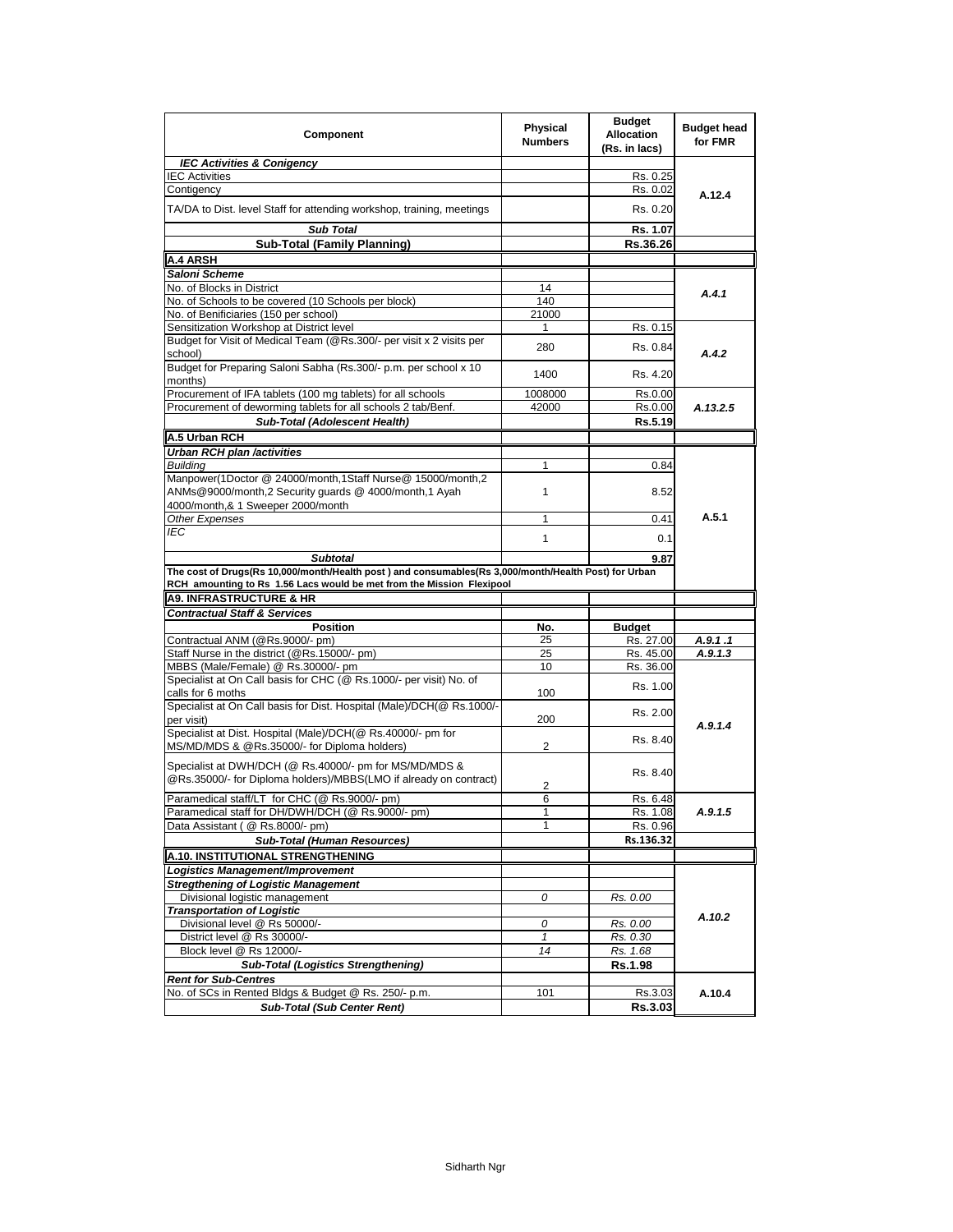| Component                                             | Physical<br><b>Numbers</b> | <b>Budget</b><br><b>Allocation</b><br>(Rs. in lacs) | <b>Budget head</b><br>for FMR |
|-------------------------------------------------------|----------------------------|-----------------------------------------------------|-------------------------------|
| <b>A.11 TRAINING</b>                                  |                            |                                                     |                               |
| <b>Training- Skill Birth Attendant</b>                |                            |                                                     |                               |
| <b>Training at DWH/Combined Hosp</b>                  |                            |                                                     |                               |
| Target at DWH                                         | 24                         |                                                     |                               |
| No. of Particpants per batch                          | 4                          |                                                     |                               |
| No. of Batches                                        | 6                          | Rs.6.63                                             |                               |
| New Site Stregthening at DWH                          |                            | Rs.0.15                                             |                               |
| Existing site stregthening                            |                            | Rs.0.40                                             |                               |
| Sub-Total (DWH-SBA)                                   |                            | Rs.7.18                                             |                               |
| Training at FRU/24X7                                  |                            |                                                     | A.11.3.1                      |
| Name of the selected Training Site FRU/24X7           | 0                          |                                                     |                               |
| Target at FRU/24X7                                    | 0                          |                                                     |                               |
| No. of Particpants per batch                          | 0                          |                                                     |                               |
| No. of Batches                                        | 0                          | Rs.0.00                                             |                               |
| New Site Stregthening at FRU                          |                            | Rs.0.00                                             |                               |
| Existing site stregthening                            |                            | Rs.0.00                                             |                               |
| Sub-Total (FRU-SBA)                                   |                            | <b>Rs.0.00</b>                                      |                               |
| Sub-Total(SBA Training)                               |                            | <b>Rs.7.18</b>                                      |                               |
| <b>A.14 PROGRAM MANAGEMENT</b>                        |                            |                                                     |                               |
| Personal & Other Expense of Dist. PMU (Rs.94500/- pm) |                            | Rs.11.34                                            | A.14.2                        |
| Operational Cost (Rs. 60000/- pm)                     |                            | Rs.7.20                                             | A.14.4                        |
| Sub-Total (Program Management)                        |                            | Rs.18.54                                            |                               |
| Total for RCH Flexipool (Part A)                      |                            | Rs.697.26                                           |                               |

| Part B - Mission Flexipool:                                        |                            |                                                     |                               |
|--------------------------------------------------------------------|----------------------------|-----------------------------------------------------|-------------------------------|
| Component                                                          | Physical<br><b>Numbers</b> | <b>Budget</b><br><b>Allocation</b><br>(Rs. in lacs) | <b>Budget head</b><br>for FMR |
| <b>ASHA Scheme:-</b>                                               |                            |                                                     | B.1                           |
| Periodic Training for ASHAs                                        |                            |                                                     | B.1.1                         |
| <b>ASHA Support System</b>                                         |                            |                                                     |                               |
| Replenishment of ASHA Kits & Budget (@ Rs. 500/- per kit*2 for 95% | 1902                       | Rs.0.00                                             | B.1.2                         |
| ASHA)                                                              |                            |                                                     |                               |
| Incentive to ASHAs (Average Rs.500/- p.m. for 85% ASHAs)           | 1702                       | Rs.102.12                                           | B.1.3                         |
| Award to ASHA (Rs.5000/- for 1 ASHA in each block)                 | 14                         | Rs.0.70                                             |                               |
| Annual ASHA Sammelan (Rs.250/- per ASHA for 60% ASHAs)             | 1201                       | Rs.3.00                                             | B.1.1                         |
| Mobility to ASHAs (Rs.30/- per ASHA for 95% ASHAs)                 | 1902                       | Rs.6.85                                             |                               |
| Block level ASHA Payment Register (Rs.100/-per Register)           | 14                         | Rs.0.01                                             | B.18.3.2                      |
| Printing of Voucher Booklet for ASHA (Rs.25/-per Booklet)          | 2002                       | Rs.0.50                                             |                               |
| Budget ASHA Mentoring Group (Rs.10,000/- per District)             | Quarterly                  | Rs.0.10                                             | B.1.1                         |
|                                                                    | Meeting                    |                                                     |                               |
| Sub-Total (ASHA Scheme):-                                          |                            | Rs.113.28                                           |                               |
| <b>Untied Grant to Facilities</b>                                  |                            |                                                     | B.2                           |
| No. of CHCs & Budget @ Rs.0.50 lacs per facility                   | 6                          | Rs.3.00                                             | B.2.1                         |
| No. of BPHCs & Budget @ Rs.0.50 lacs per facility                  | 8                          | Rs.4.00                                             | B.2.2                         |
| No. of APHCs & Budget @ Rs.0.25 lacs per facility                  | 57                         | Rs.14.25                                            | B.2.2                         |
| No. of Sub Centres & Budget @ Rs.0.10 lacs per facility            | 278                        | Rs.27.80                                            | B.2.3                         |
| No.of VHSCs                                                        | 1015                       | Rs.0.00                                             | B.2.4                         |
| No.of Revenue Villages & Budget @Rs.0.10 lacs per R.Village        | 2341                       | Rs.234.10                                           |                               |
| <b>Sub-Total (Untied Grants)</b>                                   |                            | Rs.283.15                                           |                               |
| <b>Annual Maintenance Grant to Facilities</b>                      |                            |                                                     | B.4                           |
| No. of CHCs & Budget @ Rs.1.0 lacs per facility                    | 6                          | Rs.6.00                                             | B.4.1                         |
| No. of BPHCs & Budget @ Rs.1.0 lacs per facility                   | 8                          | Rs.8.00                                             | B.4.2                         |
| No. of APHCs & Budget @ Rs.0.50 lacs per facility                  | 17                         | Rs.8.50                                             |                               |
| No. of Sub Centres & Budget @ Rs.0.10 lacs per facility            | 177                        | Rs.17.70                                            | B.4.3                         |
| <b>Sub-Total (Annual Maintenance Grants)</b>                       |                            | Rs.40.20                                            |                               |
| <b>Funds to Rogi Kalyan Samitis</b>                                |                            |                                                     | B.6                           |
| No. of District Hospitals & Funds @ Rs.5.0 lacs per facility       | $\mathbf{1}$               | Rs.5.00                                             | B.6.1                         |
| No. of CHCs & Funds @ Rs.1.0 lacs per facility                     | 6                          | Rs.6.00                                             | B.6.2                         |
| No. of BPHCs & Funds @ Rs.1.0 lacs per facility                    | 8                          | Rs.8.00                                             | B.6.3                         |
| No. of APHCs & Funds @ Rs.1.00 lacs per facility                   | 57                         | Rs.57.00                                            | B.6.4                         |
| Sub-Total (Funds for RKS)                                          |                            | Rs.76.00                                            |                               |
| <b>Operationalisation of District Drug Warehouses</b>              |                            |                                                     |                               |
| Contractual Staff (@Rs.2.94 lacs/yr)                               | 1                          | Rs.2.94                                             | <b>B.21</b>                   |
| Contingency Expenses (@Rs.2.0 lacs/yr)                             | 1                          | Rs.2.00                                             |                               |
| Sub-Total (Ope. of District Drug Warehouses)                       |                            | Rs.4.94                                             |                               |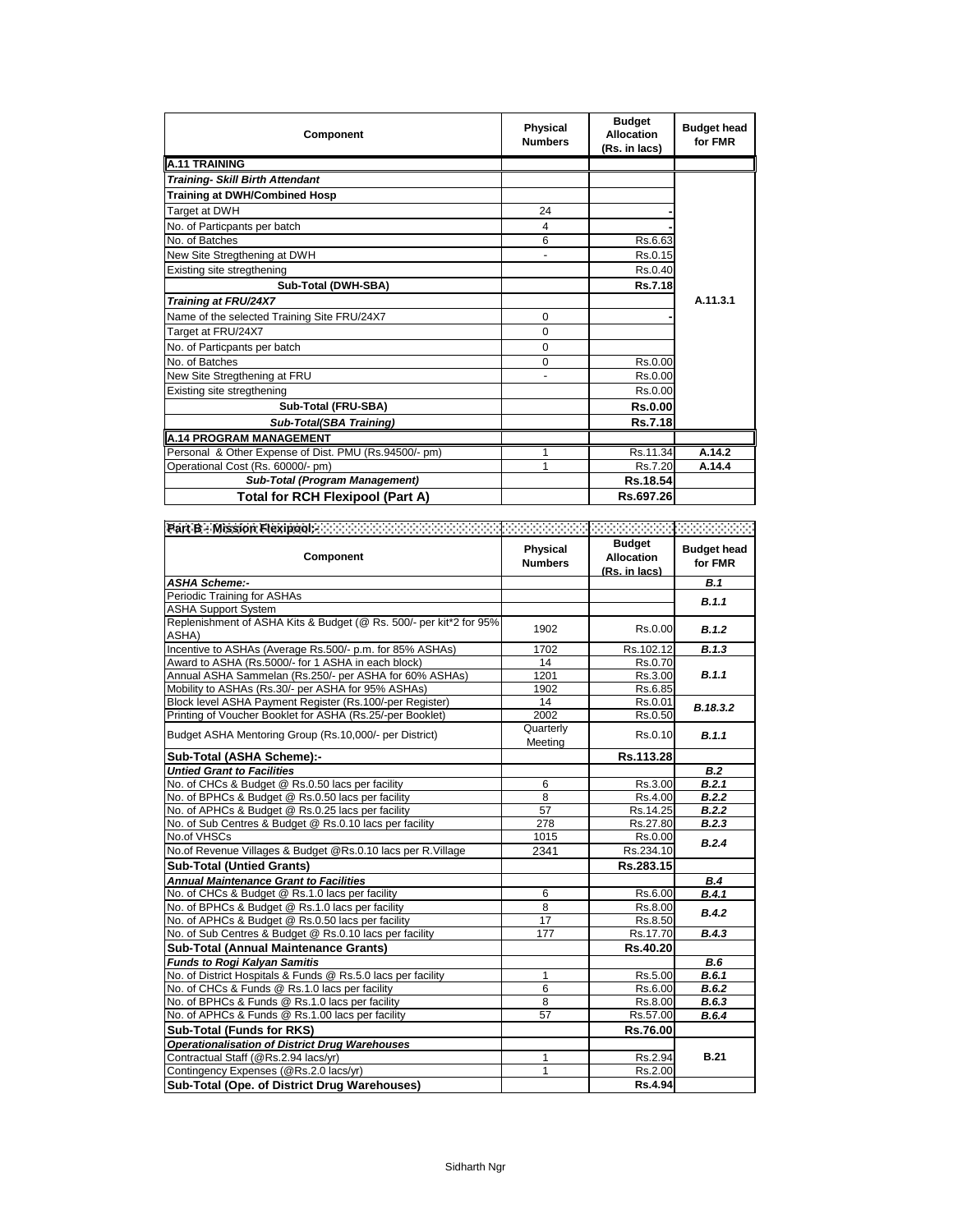| Component                                                                           | <b>Physical</b><br><b>Numbers</b> | <b>Budget</b><br><b>Allocation</b><br>(Rs. in lacs) | <b>Budget head</b><br>for FMR |  |
|-------------------------------------------------------------------------------------|-----------------------------------|-----------------------------------------------------|-------------------------------|--|
| Mobility Support to DWH & District Combined Hospital                                |                                   |                                                     | B.27.8                        |  |
| Mobility Support to DWH/DCH @Rs.18000/- Per month.                                  | 1                                 | Rs.2.16                                             |                               |  |
| Sub-Total (Funds for Mobility Support to DWH & DCH)                                 |                                   | Rs.2.16                                             |                               |  |
| Mobility Support for Monitoring & Supervision.                                      |                                   |                                                     |                               |  |
| Mobility Support to District Community Mobilizer (@Rs.800/-per day X)               | $\mathbf{1}$                      | Rs.0.77                                             |                               |  |
| 8 days/month)                                                                       |                                   |                                                     |                               |  |
| Mobility Support to District Account Manager (@Rs.800/-per day X 6<br>days/month)   | $\mathbf{1}$                      | Rs.0.58                                             | B.18.3.2                      |  |
| Mobility Support to District Programme Manager (@Rs.800/-per day<br>X 8 days/month) |                                   | Rs.0.00                                             |                               |  |
| Sub-Total(Mobility Support for Monit. & Supervision)                                |                                   | Rs.1.34                                             |                               |  |
| <b>Supervision of ANM/ASHAs</b>                                                     |                                   |                                                     | B.18.3.2                      |  |
| Vehicle for Mobility @Rs.18000/-month/block                                         | 14                                | Rs.30.24                                            |                               |  |
| Sub-Total (Supervision of ANM/ASHAs)                                                |                                   | Rs.30.24                                            |                               |  |
| <b>Vehicle Support for Specialist</b>                                               |                                   |                                                     |                               |  |
| One Vehicle for 5 block level facility (@Rs.18000/-month)                           | 3                                 | Rs.6.48                                             | <b>B.27.8</b>                 |  |
| Sub-Total (Vehicle Support for Specialist)                                          |                                   | Rs.6.48                                             |                               |  |
| <b>Diesel for Generator for District Hospitals</b>                                  |                                   |                                                     |                               |  |
| Diesel Support for generator (@Rs.1 lac per month)                                  | 1                                 | Rs.12.00                                            | <b>B.28</b>                   |  |
| Sub-Total (Diesel Support for District Hospital)                                    |                                   | Rs.12.00                                            |                               |  |
| Diesel Support for Generator in Fully Functional CHC.                               |                                   |                                                     |                               |  |
| Diesel Support for Fully functional CHC (@Rs.35000/-per month)                      | 6                                 | Rs.25.20                                            |                               |  |
| Diesel Support for CHC functional in BPHC building (@Rs.13500/-per                  |                                   |                                                     | <b>B.28</b>                   |  |
| month)                                                                              | 8                                 | Rs.12.96                                            |                               |  |
| Sub-Total (Diesel Support for fully functional CHCs)                                |                                   | Rs.38.16                                            |                               |  |
| Saas Bahu Sammelans (1 each at District)                                            |                                   |                                                     |                               |  |
| No. of Sammellans & Budget (@Rs. 1.50 lac. Per District)                            | 1                                 | Rs.1.50                                             | <b>B.7.1</b>                  |  |
| Sub-Total (Saas Bahu Sammelan)                                                      |                                   | Rs.1.50                                             |                               |  |
| Tehsil level Pradhan Sammelan                                                       |                                   |                                                     |                               |  |
| No. of Sammelans & Budget (@Rs.40,000 per Sammelan)                                 | 5                                 | Rs.2.00                                             | <b>B.8.2</b>                  |  |
| Sub-Total (Tehsil level Pradhan Sammelan)                                           |                                   | Rs.2.00                                             |                               |  |
| <b>Organization of Swasthya Mela</b>                                                |                                   |                                                     |                               |  |
| Organization of S.Mela @Rs.20000/- Mela/Month at each block.                        | 14                                | Rs.33.60                                            | <b>B.10.1</b>                 |  |
| Sub-Total (Swasthya Mela)                                                           |                                   | Rs.33.60                                            |                               |  |
| <b>Concurrent Audit</b>                                                             |                                   |                                                     |                               |  |
| Budget @ Rs. 4000/- per month for 12 months                                         | 1                                 | Rs.0.48                                             | <b>B.27.5</b>                 |  |
| <b>Sub-Total (Concurrent Audit)</b>                                                 |                                   | <b>Rs.0.48</b>                                      |                               |  |
| Health Management Information System (HMIS):-                                       |                                   |                                                     |                               |  |
| Hiring of Vehicle for District HMIS Nodal Officer (@Rs.800/- Visit)                 | 5                                 | Rs.0.48                                             |                               |  |
| Mobility Support for Block HMIS Nodal Officer (@Rs.600/-month)                      | 14                                | Rs.1.01                                             |                               |  |
| Internet Connectivity @Rs.400/- per month/computer                                  | 15                                | Rs.0.72                                             | B.21                          |  |
| Consumables & Stationary for Computer, printer (Rs.400/-per                         |                                   |                                                     |                               |  |
| month/facility)                                                                     | 15                                | Rs.0.72                                             |                               |  |
| Sub-Total (HMIS)                                                                    |                                   | Rs.2.93                                             |                               |  |
| <b>Programme Management:-</b>                                                       |                                   |                                                     |                               |  |
| <b>Expenses at Additional Director level:-</b>                                      |                                   |                                                     |                               |  |
| Mobility @Rs.2500/-per District per Month.                                          | 0                                 | Rs.0.00                                             |                               |  |
| Contingency Expenses @Rs.5000/- month.                                              | 0                                 | Rs.0.00                                             | B.27.6                        |  |
| Sub-Total (Exp.at Addl.Director level)-                                             |                                   | <b>Rs.0.00</b>                                      |                               |  |
| <b>Operational Cost for Block Project Management Unit</b>                           |                                   |                                                     |                               |  |
| Honoraria to Block Data Assistant @Rs.8000/-Per Month                               | 14                                | Rs.13.44                                            |                               |  |
| Communication support to Block Program Manager @Rs.500/-P.M.                        | 14                                | Rs.0.84                                             | B.27.1                        |  |
| Sub-Total (Operational Cost for BPMU)                                               |                                   | Rs.14.28                                            |                               |  |
| <b>Provision of Contractual Staff (AYUSH)</b>                                       |                                   |                                                     |                               |  |
| <b>Position</b>                                                                     | No.                               | <b>Budget</b>                                       |                               |  |
| ISM Lady Doctors (@ Rs.24,000/- per month)                                          | 16                                |                                                     |                               |  |
| AYUSH Doctors (@ Rs.24,000/- per month)                                             | 39                                | Rs.109.20                                           | B.14.4                        |  |
| AYUSH Pharmacists (@ Rs.9,000/- per month)                                          |                                   | Rs.4.41                                             | B.14.1                        |  |
| Sub-Total (Contractual Staff - AYUSH)                                               |                                   | Rs.113.61                                           |                               |  |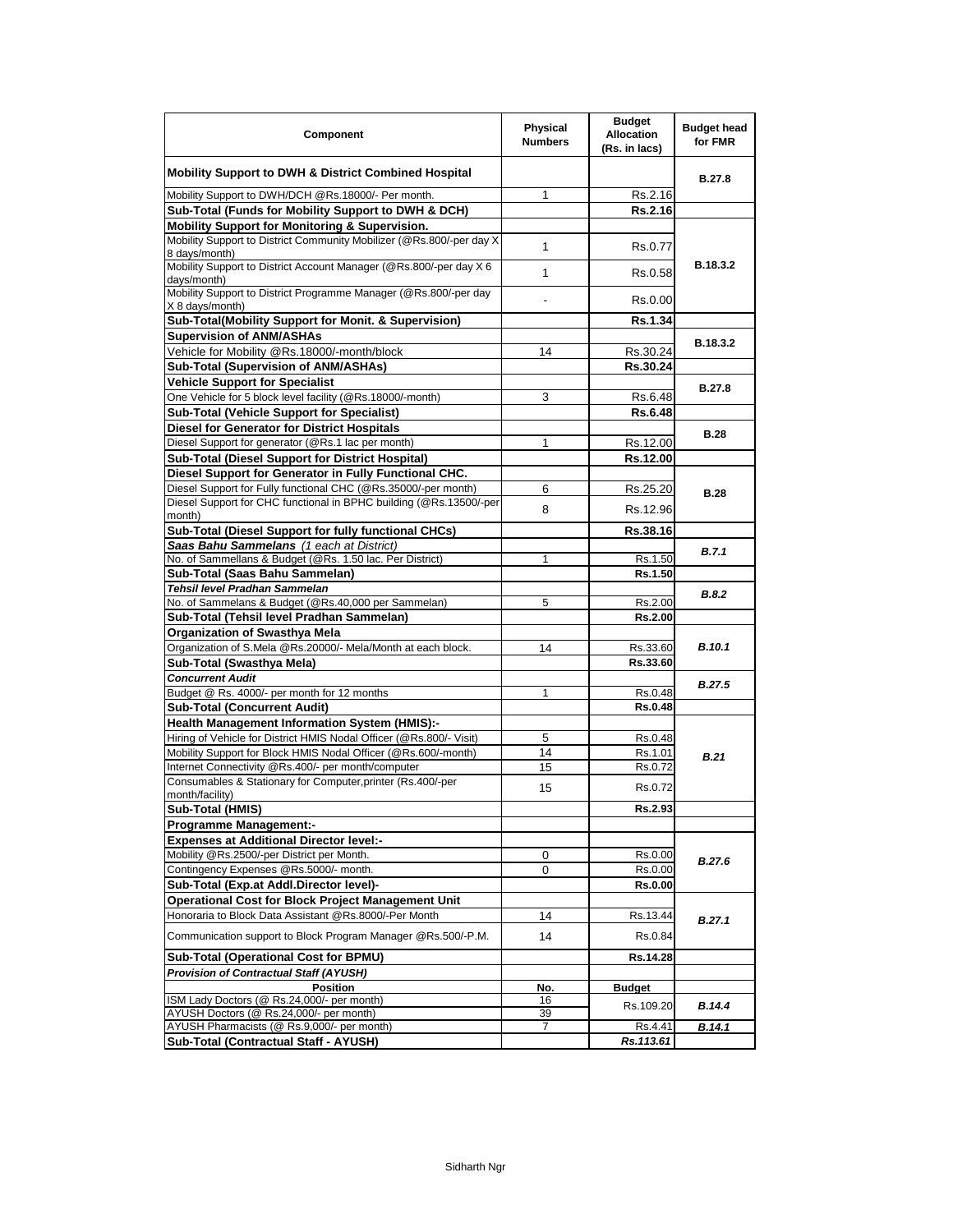| Component                                                                                       | <b>Physical</b><br><b>Numbers</b> | <b>Budget</b><br>Allocation<br>(Rs. in lacs) | <b>Budget head</b><br>for FMR |  |
|-------------------------------------------------------------------------------------------------|-----------------------------------|----------------------------------------------|-------------------------------|--|
| Integrated Skill Refresher Training for ANM & LHV.                                              |                                   |                                              |                               |  |
| Total Work load for the year                                                                    | 65                                |                                              | B.16.3.1                      |  |
| Total no. of Proposed Batches & Budget @Rs.165950/- per batch.                                  | 4                                 | Rs.6.64                                      |                               |  |
| Sub-Total (Integrated skill training for ANM/LHV)                                               |                                   | Rs.6.64                                      |                               |  |
| Infrastructure & Manpower for UIP                                                               |                                   |                                              |                               |  |
| Mobile Workshop at Regional Depot @Rs.4 Lac.                                                    | $\Omega$                          | Rs.0.00                                      |                               |  |
| Renovation & Electrification of WIC/WIF                                                         | $\Omega$                          | Rs.0.00                                      |                               |  |
| Expansion of Cold Chain Store at Regional/Divisional Depo                                       | $\Omega$                          | Rs.0.00                                      | <b>B.26.5</b>                 |  |
| Expansion of Cold Chain Workshop @Rs.50000/-year/District.                                      |                                   | Rs.0.50                                      |                               |  |
| Mobility Support to Block (1 Vehicle @Rs.800/-per block for 6 days in<br>a month for 12 months) | 14                                | Rs.8.06                                      |                               |  |
| IVRS System for Tracking of Beneficiaries.                                                      | $\Omega$                          | Rs.0.00                                      | B.18.3.2                      |  |
| Sub - Total (Infrasturcture & Manpower for UIP)                                                 |                                   | Rs.8.56                                      |                               |  |
| didigibile e que es espectado e estado                                                          |                                   |                                              |                               |  |
| Total for Mission Flexipool (Part B)                                                            |                                   | Rs.791.56                                    |                               |  |

| SI. | Component                                                                                                                                                                                                                                                                           | Physical<br><b>Numbers</b>     | <b>Budget</b><br><b>Allocation</b><br>(Rs. in lacs) |
|-----|-------------------------------------------------------------------------------------------------------------------------------------------------------------------------------------------------------------------------------------------------------------------------------------|--------------------------------|-----------------------------------------------------|
|     | Routine Immunization (Part C)                                                                                                                                                                                                                                                       |                                |                                                     |
|     | Total Number of Immunization Sessions to be organized in the<br><b>District</b>                                                                                                                                                                                                     | 24600<br>Sessions/Year         |                                                     |
|     | Mobility support for supervision: Supervisory visits by district level<br>officers for monitoring and supervision of RI @ Rs 50000 /District for<br>district level officers (this includes POL and maintenance) per year                                                            | 1                              | Rs.0.50                                             |
|     | Alternate Vaccine delivery @ Rs 50/- sessionx 3 months(April-June)<br>+2 Vehicles /Blocks for 8 days /month for 9 months (July-March 10)                                                                                                                                            | 24600<br>Sessions/Year         | Rs.12.30                                            |
|     | Focus on Urban slum & underserved areasHiring an ANM @<br>Rs.300/session for four sessions/month/slum of 10000 population<br>and Rs.200/- per month as contingency per slum of i.e. total expense<br>of Rs. 1400/- per month per slum of 10000 population                           | 0 Sessions/Year                | Rs.0.00                                             |
|     | Mobilization of children by ASHA /RI Mobilizer @ Rs 150/- per<br>session                                                                                                                                                                                                            | 24600<br>Sessions/Year         | Rs.36.90                                            |
|     | Support for Computer Assistant for RI reporting (with annual<br>increment of 10% wef from 2010-11Districts @ Rs 8000- 10,000 p.m                                                                                                                                                    | 1                              | Rs.1.06                                             |
|     | Printing and dissemination of tally sheets, monitoring forms, etc. @<br>Rs 1 /beneficiary                                                                                                                                                                                           | 81051<br><b>Benefiaceries</b>  | Rs.0.81                                             |
|     | Quarterly Review & feedback meeting exclusive for RI at district level<br>with one Block MOIC, ICDS CDPO and other stakeholders<br>stakeholders @ Rs 100/- per participant for meeting expenses (lunch,<br>organizational expenses)                                                 | 42                             | Rs.0.17                                             |
|     | Quarterly Review Meetings at Block level Quarterly Review &<br>feedback meeting for exclusive for RI at Block level @Rs 50/-ppas<br>honorarium for ASHA (travel) and Rs 25 /-person at the disposal of<br>MOIC for meeting expenses (refreshments, stationary and Misc<br>expences) | 2342                           | Rs.3.17                                             |
|     | District level orientation training for 2 days of ANM, Multipurpose<br>Health worker @ Rs67300/batch with 20 participants in each batch                                                                                                                                             | 3 Batch                        | Rs.2.02                                             |
|     | One day cold chain handelers training for block level cold chain<br>handlers @ Rs. 26,000 per batch and Rs 3000 for Observer<br>nominated by State                                                                                                                                  | 1Batch                         | Rs.0.29                                             |
|     | One day Training of block level data handlers by DIO and District<br>Cold chain Officer to train about the reporting formats of Immunization<br>and NRHM Rs 300/Participant/Block                                                                                                   | 14                             | Rs.0.04                                             |
|     | Microplanning at SC levelRs 100/- per subcentre (meeting at block<br>level, logistic)                                                                                                                                                                                               | 278                            | Rs.0.28                                             |
|     | Microplanning at Block & District levelFor consolidation of microplan<br>at PHC/CHC level @ Rs 1000/- block & at district level @ Rs 2000/-<br>per district                                                                                                                         | 1District & 14<br><b>Block</b> | Rs.0.16                                             |
|     | Consumables for computer including provision for internet access for<br>RIMSRs 400/- Month / Districts                                                                                                                                                                              | 1                              | Rs.0.05                                             |
|     | Red/Black Plastic bags etc, 2 bags per session @ Rs. 2/Bag                                                                                                                                                                                                                          | 24600<br>Sessions/Year         | Rs.1.22                                             |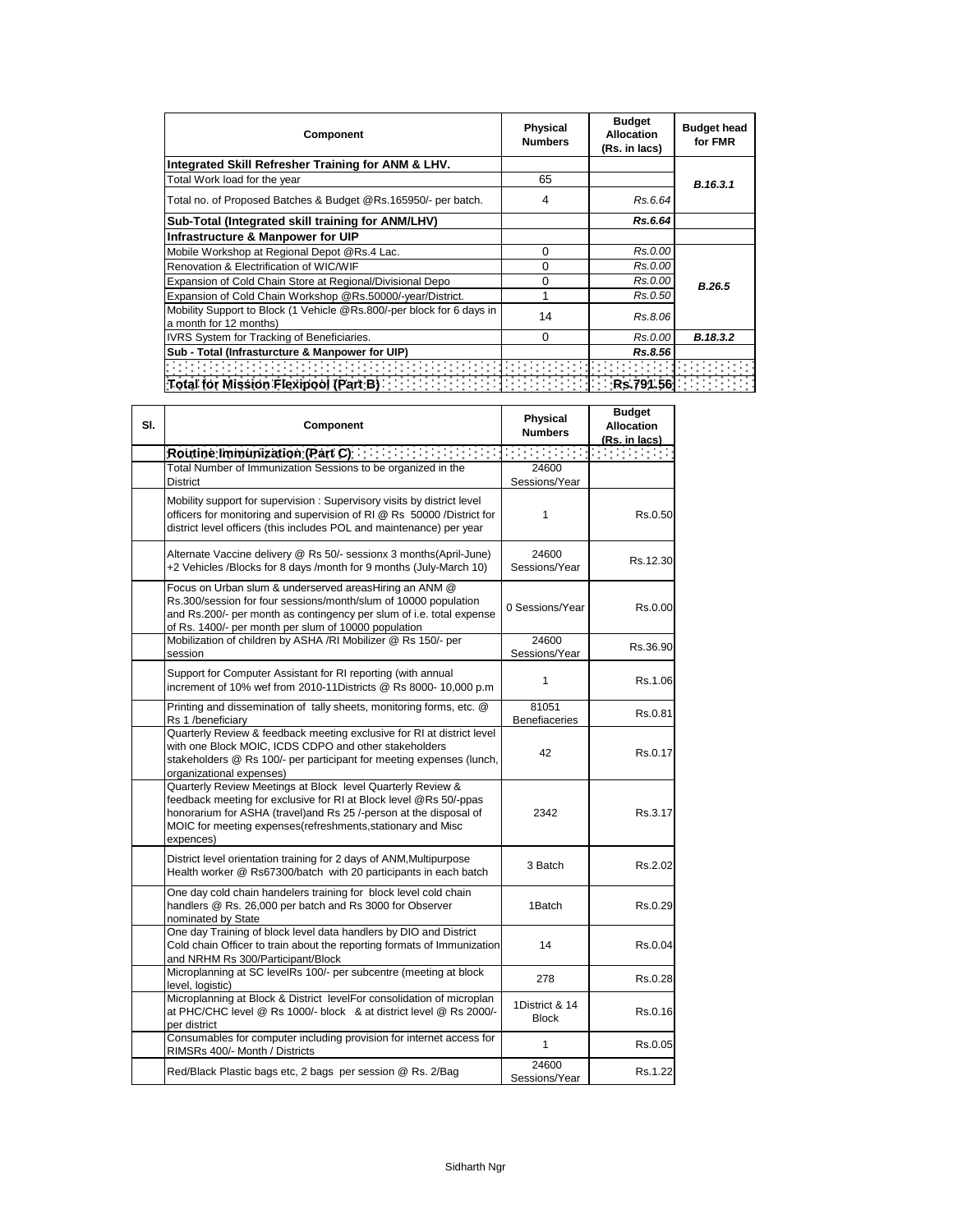| Component                                                                                                                                                           | Physical<br><b>Numbers</b>     | <b>Budget</b><br><b>Allocation</b><br>(Rs. in lacs) | <b>Budget head</b><br>for FMR |
|---------------------------------------------------------------------------------------------------------------------------------------------------------------------|--------------------------------|-----------------------------------------------------|-------------------------------|
| Purchase of Bleach/Hypochlorite solution Rs. 500/vaccine storage<br>point/year X 1000 vaccine storage points                                                        | 14 Vaccine<br>storage points   | Rs.0.07                                             |                               |
| Purchase of Twin bucket Rs 400 per PHC/CHC per year                                                                                                                 | 14 Vaccine<br>storage points   | Rs.0.06                                             |                               |
| Funds for purchase of small polythene zipper bags to keep vaccines<br>in the vaccine carriers Rs. 0.5/polythene bag X total number of<br>sessions/year +10% wastage | 24600<br>Sessions/Year         | Rs.0.15                                             |                               |
| Funds for preparing disposal pit for disposal of sharp immunization<br>waste. Rs. 3500/pit X 500 vaccine storage points                                             | 7                              | Rs.0.23                                             |                               |
| <b>RI</b> subtotal                                                                                                                                                  |                                | Rs.59.48                                            |                               |
| <b>Cold Chain maintenance</b>                                                                                                                                       |                                |                                                     |                               |
| Cold chain maintenance@Rs 500/Block & Rs 10,000/District/Year                                                                                                       | 1District & 14<br><b>Block</b> | Rs.0.24                                             |                               |
| POL for vaccine delivery from State to District and from district to<br>PHC/CHCs@Rs. 100000/- district/Year)                                                        | 1District                      | Rs.1.00                                             |                               |
| <b>Subtotal Cold Chain</b>                                                                                                                                          |                                | Rs.1.24                                             |                               |
| Sub Total (Part C)                                                                                                                                                  |                                | Rs.60.72                                            |                               |

|                | Part D - National Program                           |                                   |                                                     |                               |
|----------------|-----------------------------------------------------|-----------------------------------|-----------------------------------------------------|-------------------------------|
| 1. NPCB        |                                                     |                                   |                                                     |                               |
| SI.            | Component                                           | <b>Physical</b><br><b>Numbers</b> | <b>Budget</b><br><b>Allocation</b><br>(Rs. in lacs) | <b>Budget Head</b><br>for FMR |
| 1.1            | Govt Sector 30% of Tot. Trgt @531/cat.oprt.(IOL)    | 2476                              | 1314756                                             |                               |
| 1.2            | NGO Sector 20% of Tot Trgt @ 656/Cat. Oprt.(IOL)    | 1650                              | 1082400                                             |                               |
| 1.3            | Pvt. Sector 50% of Tot trgt.                        | 4126                              | $\mathbf 0$                                         |                               |
|                | <b>Sub Total</b>                                    | 8252                              | 2397156                                             |                               |
| $\overline{2}$ | SES (Free Spec. to Children) @ of 100/-Spec         | 859                               | $\Omega$                                            |                               |
| 3              | Vision Centre @ 50,000/Centre Equipment             | 1 Govt/NGO                        | 50000                                               |                               |
| 4              | Operations other than Cataract                      | 136                               | 136000                                              |                               |
| 5              |                                                     | $\Omega$                          | $\Omega$                                            |                               |
|                | Eye Collection @ 500/Cornea.                        |                                   |                                                     |                               |
|                | Total allocated for the District in Rs.             | 9247                              | 2583156                                             |                               |
|                | 2. RNTCP(WB)                                        |                                   |                                                     |                               |
| SI.            | <b>Component</b>                                    | Physical<br><b>Numbers</b>        | <b>Budget</b><br><b>Allocation</b><br>(Rs. in lacs) | <b>Budget Head</b><br>for FMR |
|                | 1 CIVIL WORKS                                       |                                   | 31700                                               |                               |
|                | 2 LABORATORY MATERIALS                              |                                   | 280000                                              |                               |
|                | 3 HONERARIUM                                        |                                   | 289800                                              |                               |
|                | 4 IEC/ PUBLICITY                                    |                                   | 168360                                              |                               |
|                | <b>5 EQUIPMENT MAINTENANCE</b>                      |                                   | 82800                                               |                               |
|                | 6 TRAINING                                          |                                   | 168435                                              |                               |
|                | 7 POL & VEHICLE MAINTENANCE                         |                                   | 80000                                               |                               |
|                | <b>8 VEHICLE HIRING CHARGES</b><br>9 NGO/PP SUPPORT |                                   | 238500                                              |                               |
|                | 10 MISCELLANEOUS EXPENSES                           |                                   | 274200                                              |                               |
|                | 11 CONTRACTUAL SERVICES                             |                                   | 245000                                              |                               |
|                | 12 PRINTING                                         |                                   | 1188000<br>163980                                   |                               |
|                | 13 RESEARCH & STUDIES                               |                                   |                                                     |                               |
|                | 14 MEDICAL COLLEGES                                 |                                   |                                                     |                               |
|                | 15 PROCUREMENT OF VEHICLES                          |                                   | $\mathbf 0$                                         |                               |
|                | <b>16 PROCUREMENT OF EQUIPMENT</b>                  |                                   |                                                     |                               |
|                | Sub-TOTAL                                           |                                   | 3210775                                             |                               |
|                | <b>Grand Total</b>                                  |                                   | 3210775                                             |                               |
| 3. NLEP        |                                                     |                                   |                                                     |                               |
|                | <b>Activities</b>                                   | <b>Physical Targets Financial</b> |                                                     |                               |
|                |                                                     |                                   | <b>Allocation</b>                                   |                               |
|                | 1 Contractual Services- Driver                      |                                   |                                                     |                               |
|                | Remuneration @ Rs. 7,000/= P.M.                     | $\mathbf{1}$                      | 84000                                               |                               |
|                | Sub total                                           |                                   | 84000                                               |                               |
|                | 2 Office Maintenance                                |                                   |                                                     |                               |
|                | Telephone/Fax/Internet @ Rs. 15,000/= P.A.          |                                   | 15000                                               |                               |
|                | Office Operation & Maintenance @ Rs. 18,000/= P.A.  |                                   | 18000                                               |                               |
|                | Consum-ables Stationery @ Rs. 24,000 P.A.           |                                   | 24000                                               |                               |
|                | Maintenance of Office Equipment & Furniture etc.    |                                   | 15000                                               |                               |
|                | Sub total                                           |                                   | 72000                                               |                               |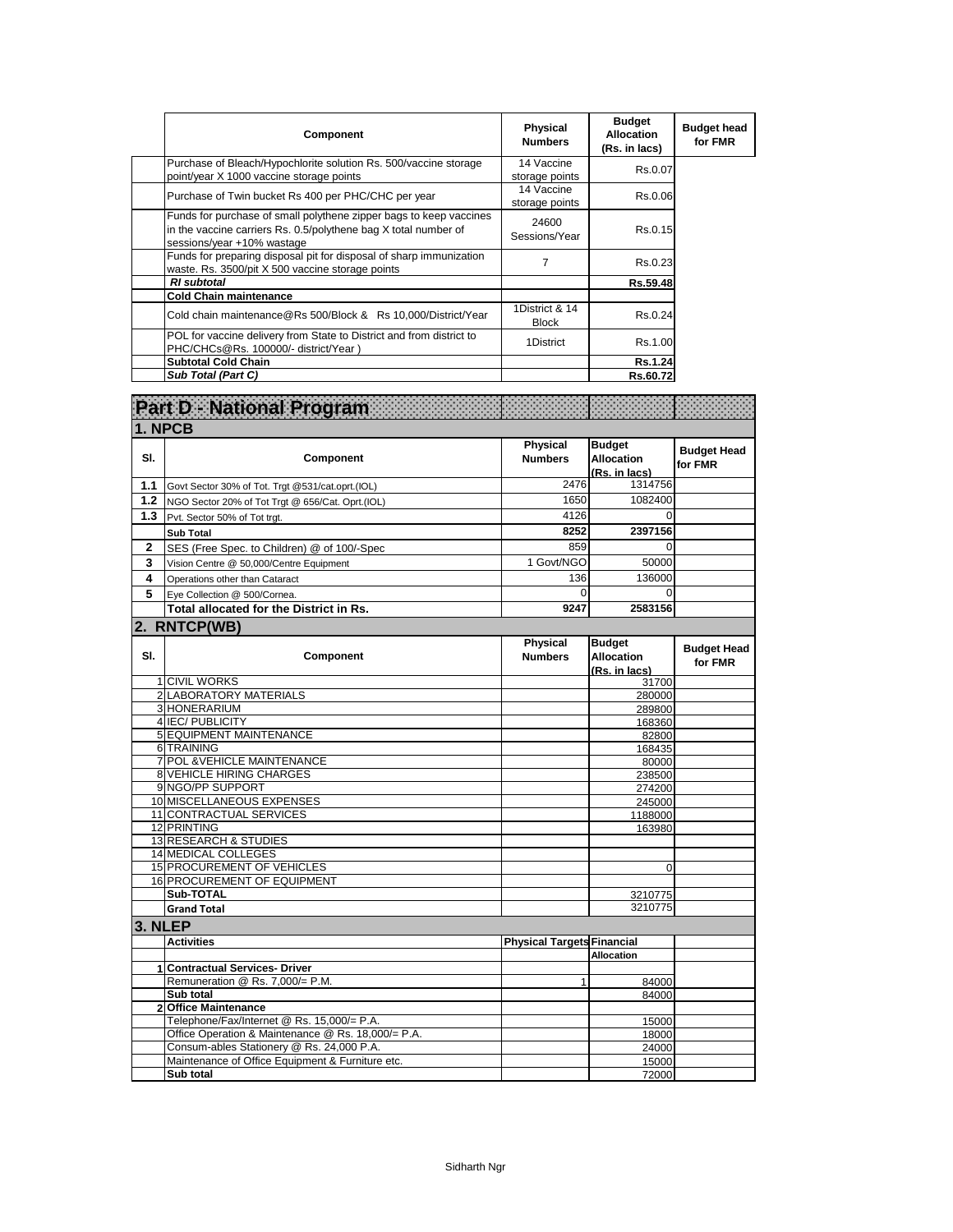|            | Component                                                                                                | <b>Physical</b><br><b>Numbers</b> | <b>Budget</b><br><b>Allocation</b><br>(Rs. in lacs) | <b>Budget head</b><br>for FMR |
|------------|----------------------------------------------------------------------------------------------------------|-----------------------------------|-----------------------------------------------------|-------------------------------|
|            | 3 Mobility-                                                                                              |                                   |                                                     |                               |
|            | Vehicle operation / hiring of 1 Vehicle @ Rs 75000 P.A.<br>Sub total                                     |                                   | 75000<br>75000                                      |                               |
|            | 4 Training                                                                                               |                                   |                                                     |                               |
|            | 4 Days' Training of newly recruited Medical Officers @ Rs 28,000 per<br>batch of 30 trainees             | 9                                 | 8400                                                |                               |
|            | 3 Days' Training of newly recruited Health Workers @ Rs 24,000 per<br>batch of 30 trainees               | 15                                | 12000                                               |                               |
|            | 2 Days' Refresher Training of Medical Officers @ Rs 16,000 per<br>batch of 30 trainees                   | 30                                |                                                     |                               |
|            | 2 Days' Refresher Training of Health Workers @ Rs 16,000 per<br>batch of 30 trainees                     | 60                                | 48000                                               |                               |
|            | Sub total                                                                                                |                                   | 68400                                               |                               |
|            | 5 Procurement<br>Supportive medicines and other items for patients @ Rs39 per patient<br>under treatment |                                   | 14900                                               |                               |
|            | Splints, Crutches, Items for Deformity Patients Rs. 15/= per patient<br>under treatment                  |                                   | 6000                                                |                               |
|            | Patient Welfare Rs. 26/= per patient under treatment                                                     |                                   | 10000                                               |                               |
|            | Printing of forms @ Rs. 39/= per patient under treatment<br>Sub total                                    |                                   | 14900                                               |                               |
|            | <b>6 IEC Activities</b>                                                                                  |                                   | 45800                                               |                               |
|            | Rallies @ Rs. 5,000/= each                                                                               | 2                                 | 10000                                               |                               |
|            | School Quiz @ Rs. 1000/= each                                                                            | 10                                | 10000                                               |                               |
|            | IPC workshops of ASHA @ Rs. 5000/= each<br>Health Mela in local festivals, Melas etc. @ Rs. 5,000/= each | 2                                 | 10000                                               |                               |
|            | Sub total                                                                                                |                                   | 5000<br>35000                                       |                               |
|            | 7 Urban Leprosy Project                                                                                  |                                   |                                                     |                               |
|            | <b>Supportive Medicines</b>                                                                              |                                   |                                                     |                               |
|            | Monitoring & Supervision                                                                                 |                                   |                                                     |                               |
|            | MDT delivery & follow-up services<br>Sub total                                                           |                                   | $\Omega$                                            |                               |
|            | 8 Incentive to Ashas                                                                                     |                                   | 37100                                               |                               |
|            | 9 Review Meetings                                                                                        |                                   | 18000                                               |                               |
|            | 10 Disability Prevention & Medical Rehabilitation                                                        |                                   |                                                     |                               |
|            | Screening Camp for selection of RCS patients                                                             |                                   | 0                                                   |                               |
|            | Screening Camp - miscellaneous expenses                                                                  |                                   | 0                                                   |                               |
|            | Screening Camp- Self Care Kits & patient Welfare items<br>Sub total                                      |                                   | 0<br>$\Omega$                                       |                               |
|            | 11 Cash Assistance                                                                                       |                                   |                                                     |                               |
|            | Cash assistance- POL for Vehicle                                                                         |                                   | 20000                                               |                               |
|            | Cash assistance- TA DA for Leprosy Staff                                                                 |                                   | 60000                                               |                               |
|            | Sub total                                                                                                |                                   | 80000                                               |                               |
|            | <b>Grand Total</b>                                                                                       |                                   | 515300                                              |                               |
|            | <b>4. NVBDCP</b>                                                                                         |                                   |                                                     |                               |
| Sl.<br>No. | <b>Activity Proposed</b>                                                                                 | Physical<br><b>Numbers</b>        | <b>Budget</b><br>Allocation (Rs.<br>In lacs)        | <b>Budget head</b><br>for FMR |
|            | 1 DBS (Domestic Budgetary Support)                                                                       |                                   |                                                     |                               |
|            | 1.1 Malaria                                                                                              |                                   |                                                     |                               |
|            | Incentive to ASHA                                                                                        |                                   |                                                     |                               |
|            | Training                                                                                                 |                                   |                                                     |                               |
|            | Monitoring & Supervision                                                                                 |                                   | 45000                                               |                               |
|            | BCC/IEC Anti Malaria Month                                                                               |                                   | 20000                                               |                               |
|            | Malaria : Total                                                                                          |                                   | 65000                                               |                               |
|            | 1.2 Elimination of Lymphatic Filarisis                                                                   |                                   |                                                     |                               |
|            | Training of MO's                                                                                         |                                   | 32743                                               |                               |
|            | Training of Paramedical /Supervisor                                                                      |                                   | 98229                                               |                               |
|            | Night Survey                                                                                             |                                   | 47000                                               |                               |
|            | POL/Mobility                                                                                             |                                   | 48000                                               |                               |
|            |                                                                                                          |                                   | 186240                                              |                               |
|            | Training of drug Disrtibuters                                                                            |                                   | 519920                                              |                               |
|            | Honorarium of drug distributers                                                                          |                                   | 60794.5                                             |                               |
|            | Honorrium of Supervisors                                                                                 |                                   | 45000                                               |                               |
|            | <b>Morbity Management</b>                                                                                |                                   |                                                     |                               |